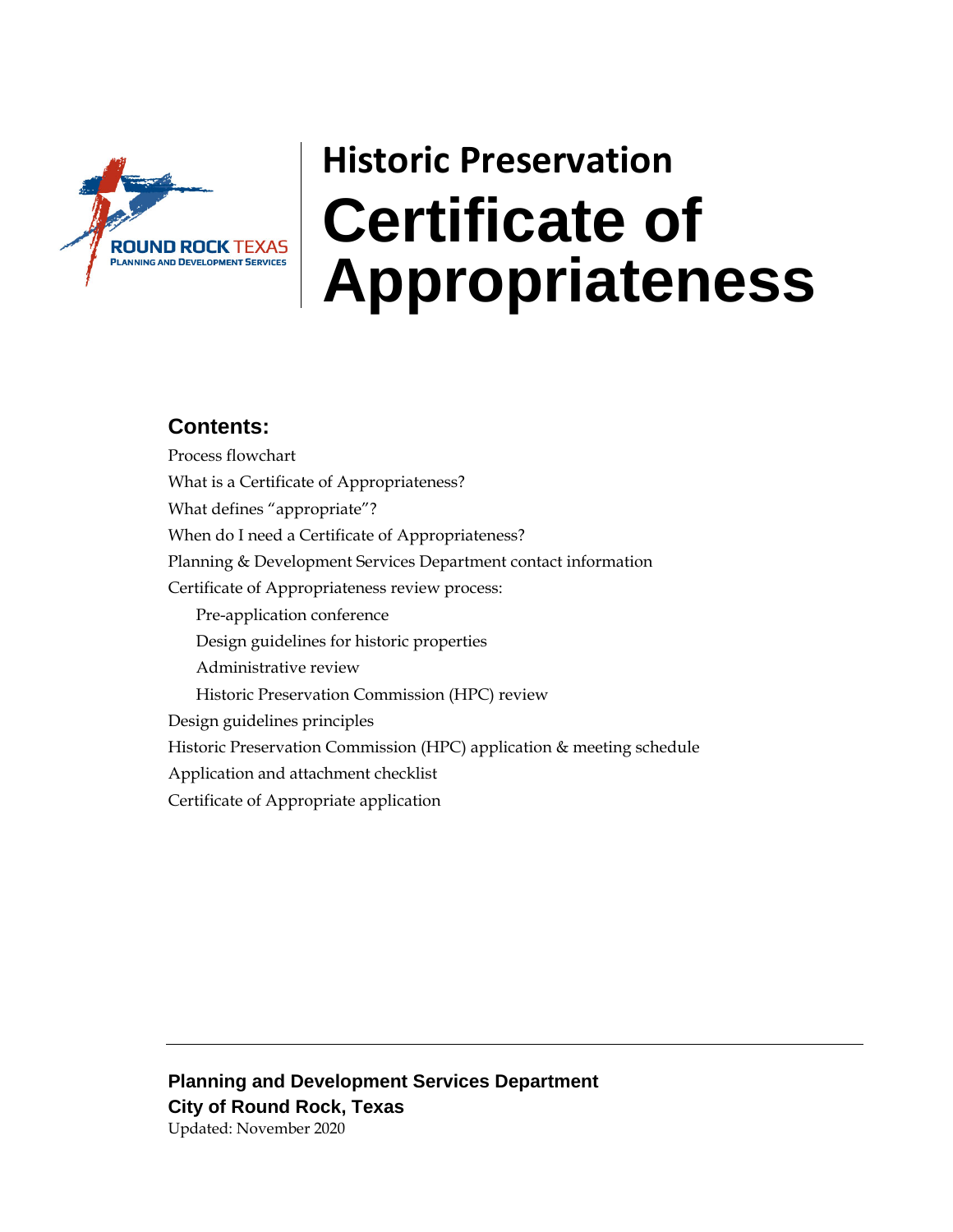### **Certificate of Appropriateness (CofA) Application Review Process**

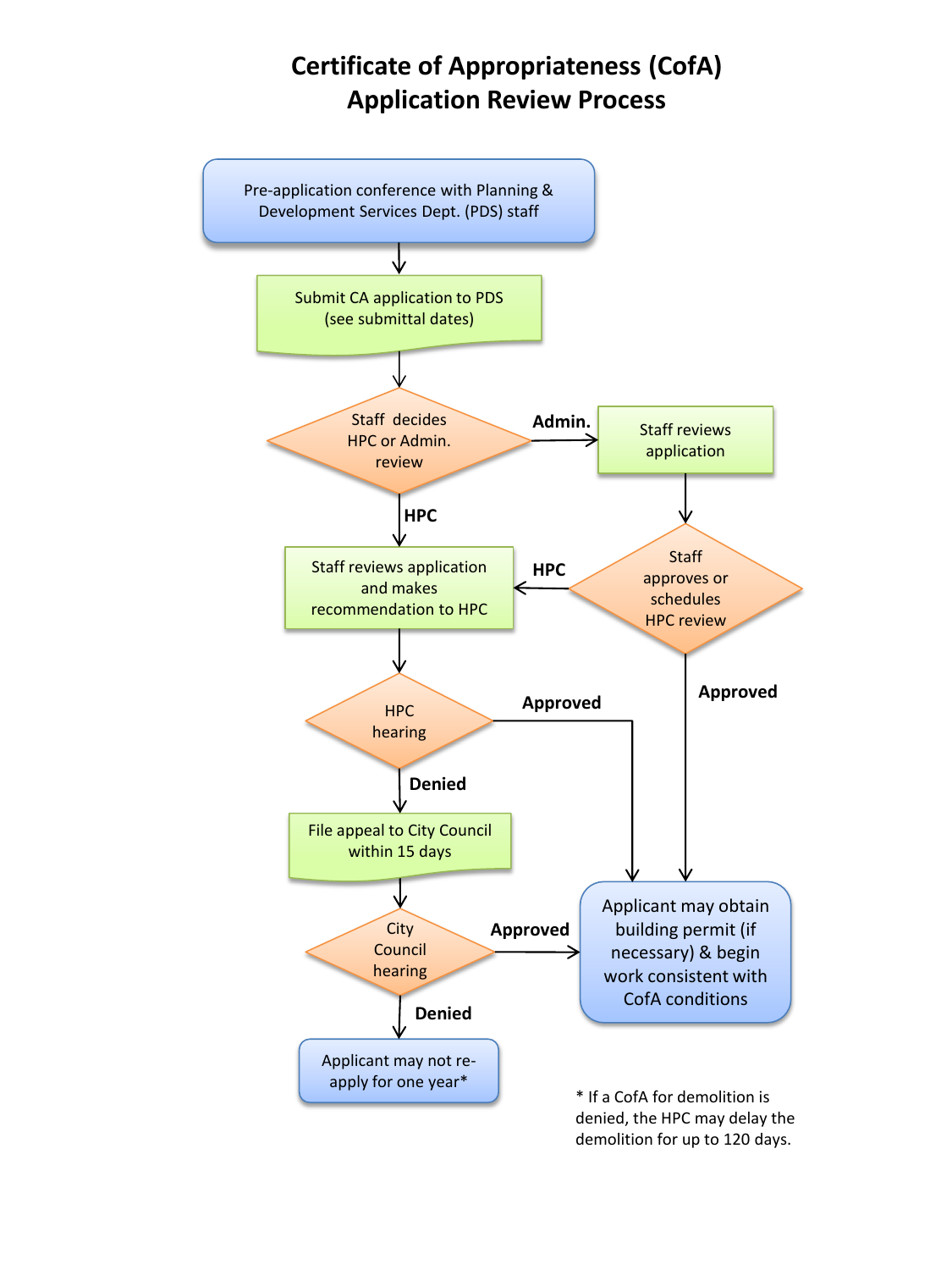### **What is a Certificate of Appropriateness (CofA)?**

A Certificate of Appropriateness confirms that proposed changes to a property with Historic (H) Overlay Zoning are appropriate to the historic period, architecture and style of the property, and are consistent with the City's design guidelines for historic properties so that the historic authenticity of the property is preserved.

If a property has Historic Overlay Zoning, the owner/applicant is required to obtain a "Certificate of Appropriateness" (CofA) before obtaining a building permit or beginning work involving any change to the exterior of the property, demolishing all or part of the structure, or relocating a structure to or from a property with historic overlay zoning (Code of Ordinances [Part III Section 10-56\)](https://library.municode.com/tx/round_rock/codes/code_of_ordinances?nodeId=PTIIIZODECO_CH10ZODEREPRBO_ARTVIIIHIPR_S10-56CEAP). Some types of minor changes may qualify for expedited review by a staff member instead of the Historic Preservation (see "administrative review" on subsequent pages).

### **What defines "appropriate"?**

The City has adopted design guidelines for changes to historic landmarks and districts, which are based on the Secretary of the Interior's *Standards for the Rehabilitation of Historic Buildings*. The two sets of design guidelines, *[Design Guidelines for Historic Commercial Districts and](http://www.roundrocktexas.gov/docs/112261812012historicdesignguidelines-commercial.pdf)  [Properties](http://www.roundrocktexas.gov/docs/112261812012historicdesignguidelines-commercial.pdf)*, and the *[Design Guidelines for Historic Residential Districts and Properties](http://www.roundrocktexas.gov/docs/112581812012historicdesignguidelines-residential.pdf)*. The set of guidelines used is based on the building type, regardless of how the building is currently used. For example, offices or day care in a house would use the residential guidelines.

The HPC and City staff use these design guidelines to evaluate CofA applications, so it is highly advisable for applicants to consult them when planning their projects. Both sets of guidelines are posted on the historic preservation web site at [www.roundrocktexas.gov/cofa](http://www.roundrocktexas.gov/cofa)

### **When do I need a CofA?**

Below are guidelines for when a CofA is required; please contact Joelle Jordan at 512-218-5422 or [jjordan@roundrocktexas.gov](mailto:jjordan@roundrocktexas.gov) if you are unsure or need clarification.

### **A Certificate of Appropriateness is REQUIRED for:**

- **Any repairs or work that involves a change in material, finish, design, or color**  Anything that changes the exterior appearance may affect the historic character of a structure, and a CofA is necessary to ensure that the changes do not detract from its authenticity. Examples: change in siding or roofing material or color; replacing windows, doors, light fixtures or hardware; adding exterior equipment such as antennas or condensers; adding window film or changing paint color.
- **Restoration to a structure/property's period of historic significance** Projects intended to restore a historic property to an earlier condition also must be reviewed for appropriateness, to ensure the authenticity of the restoration.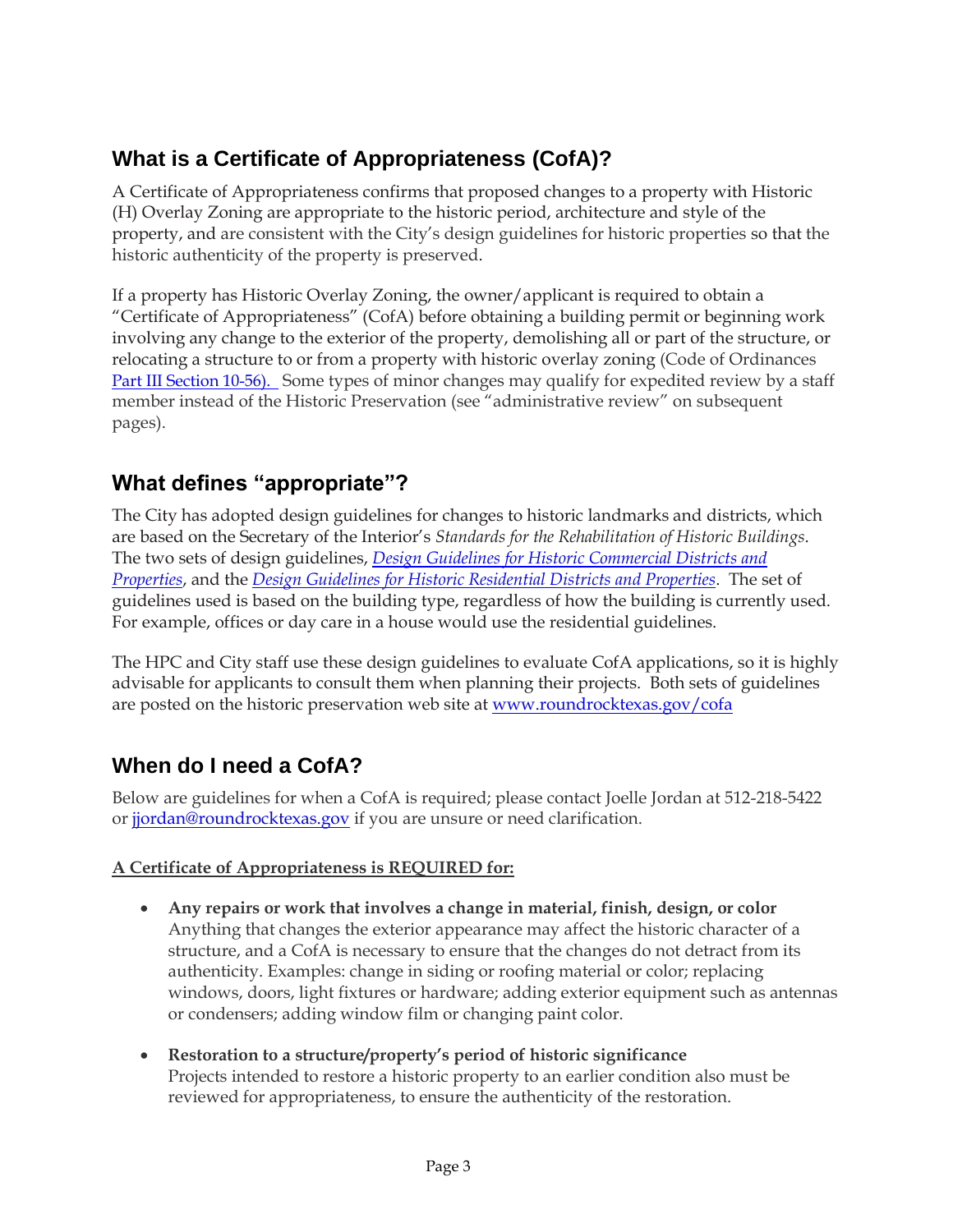- **Yard: hardscape, paving, or fencing** Adding or changing structures such as paving, fences, gazebos etc. requires a CofA.
- **Addition of features such as awnings, lighting, etc. that are not currently attached to the structure**

While not permanent, these features have a major impact on the character of the building, and must be reviewed for appropriateness.

• **Structural additions**

Additions and changes to historic structures must be reviewed for appropriateness to ensure that the structure's authenticity is not compromised. Additions to noncontributing structures in historic districts must be reviewed to ensure that the district's character is maintained.

• **New structures, including outbuildings, on a property with Historic zoning** New structures on properties with H overlay zoning must have a CofA before beginning construction. This also applies to new structures in an historic district, even if the property was previously undeveloped.

### • **Structural relocation or demolition**

Relocating a historic structure from one location to another requires a Certificate of Appropriateness for Relocation, and demolition of all *or part* of a historic structure requires a Certificate of Appropriateness for Demolition. This packet does not outline processes specific to structural relocation or demolition. Please refer to Code of Ordinances [Part III Section 10-56](https://library.municode.com/tx/round_rock/codes/code_of_ordinances?nodeId=PTIIIZODECO_CH10ZODEREPRBO_ARTVIIIHIPR_S10-56CEAP) (b) (relocation) or [Part III Section 10-56](https://library.municode.com/tx/round_rock/codes/code_of_ordinances?nodeId=PTIIIZODECO_CH10ZODEREPRBO_ARTVIIIHIPR_S10-56CEAP) (a) (8) (demolition) for information and procedures.

### **A Certificate of Appropriateness is NOT REQUIRED for:**

• **Interior projects** 

Projects that are confined to the interior of a structure do not require a CofA.

• **Signs**

Signs do not require a Certificate of Appropriateness, only a standard sign permit. There are different sign standards for different types of areas, and the "Special Areas" sign standards apply to properties with H overlay zoning.

• **Yard : plants and landscaping**

Altering non-structural elements such as plants or landscaping does not require a CofA, however adding or changing structures such as fences, paving, gazebos, etc. (other than "ordinary maintenance and repair") do require a CofA.

#### • **Ordinary maintenance and repair**

"Ordinary maintenance and repair**"** which does not change the appearance of the property exterior does not require a CofA. The original appearance must be maintained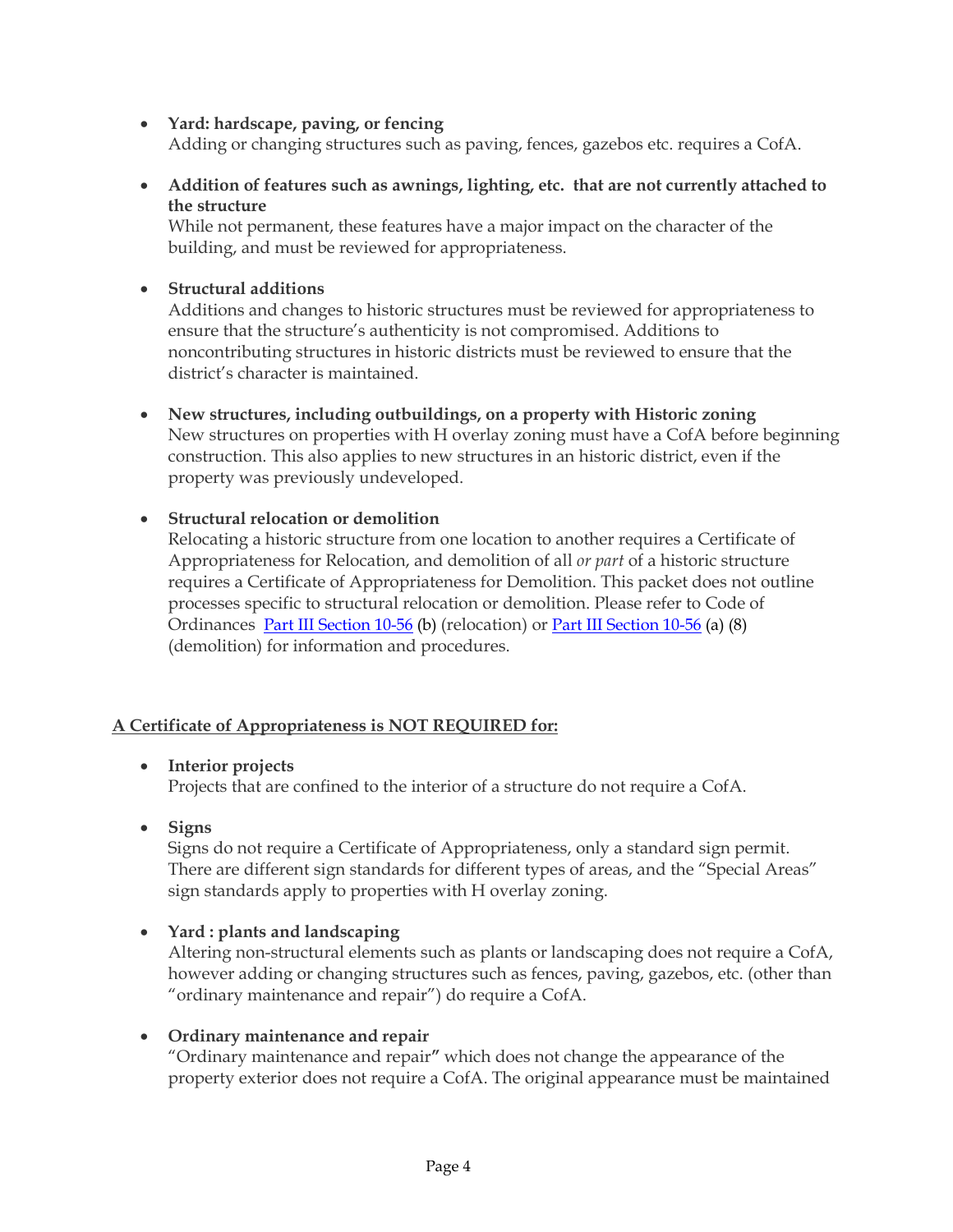using the same materials and colors (repainting the same color is ordinary maintenance; repainting a different color requires a CofA).

**Definition of ordinary maintenance and repair,** Section 46-5: Any work, the sole purpose of which is to correct deterioration, decay, or damage, including repair of damage caused by fire or other disaster and which does not result in a change in the existing appearance and materials of a property. Examples of this work include, but are not limited to the following:

- (1) Caulking or reglazing windows;
- (2) Minor repairs to windows, doors, siding, gutters, etc.;
- (3) Replacement of existing mechanical equipment;
- (4) Repairing or repaving of flat concrete work in side and rear yards;
- (5) Repairing or repaving of existing front yard paving, concrete work and walkways, if material the same or similar in appearance is used;
- (6) Foundation work, if no change in appearance occurs; and
- (7) Chimney work, if no change in appearance occurs.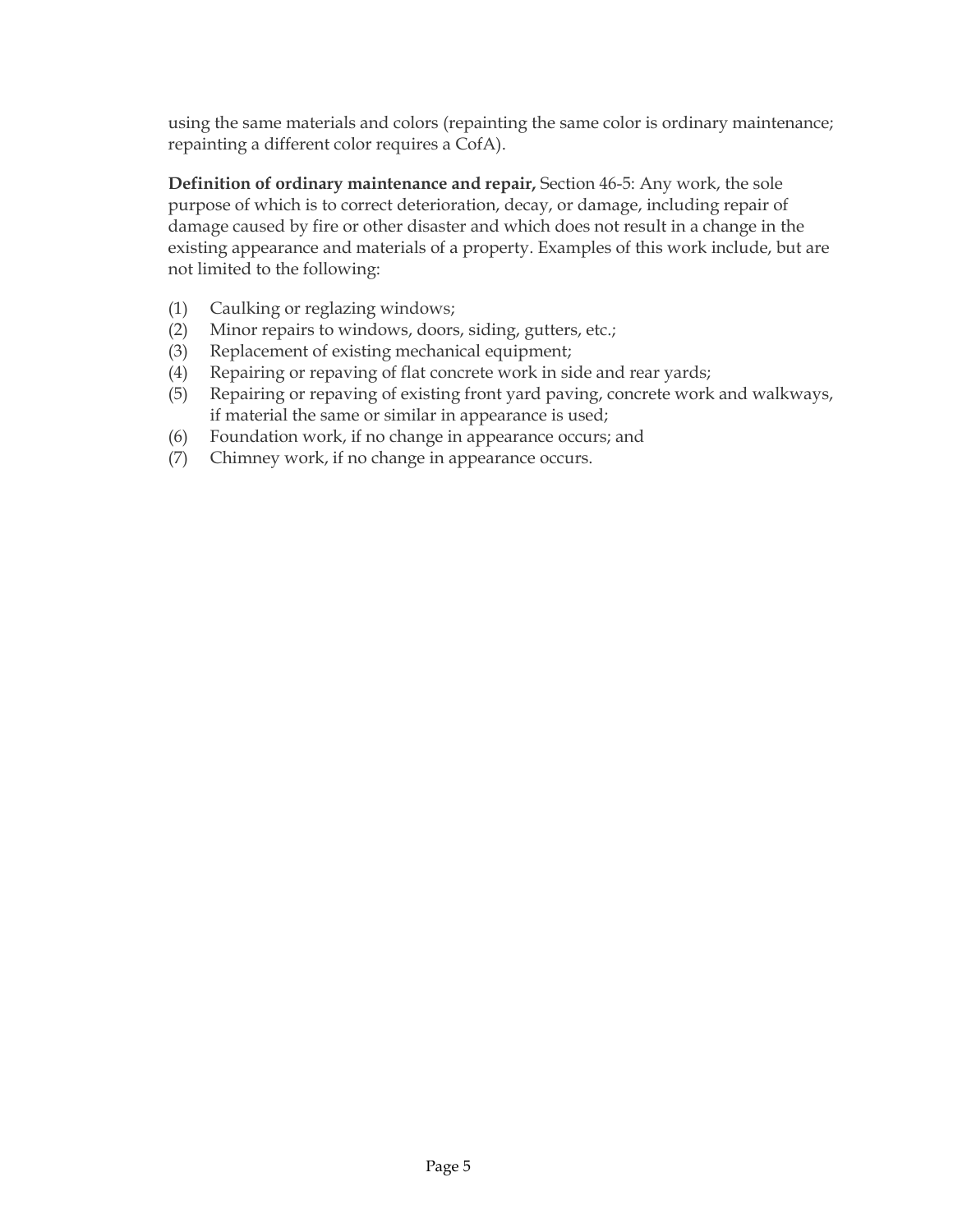# **Applying for a Certificate of Appropriateness (CofA)**

### **Contact information**

#### **Planning and Development Services Department 512-218-5428**

The Historic Preservation Program's offices are located in the Planning and Development Services Department on the second floor of the McConico Building at 301 W. Bagdad, Suite 210.

#### **Historic Preservation Staff:**

| Joelle Jordan, AICP | 512-218-5422 | jjordan@roundrocktexas.gov  |
|---------------------|--------------|-----------------------------|
| Kerstin Harding     | 512-218-5421 | kharding@roundrocktexas.gov |

Historic preservation web page: [www.roundrocktexas.gov/historicpreservationn](http://www.roundrocktexas.gov/historicpreservation)

Certificate of Appropriateness web page: [www.roundrocktexas.gov/cofa](http://www.roundrocktexas.gov/cofa) 

### **Pre-application conference**

It is highly advisable to consult with preservation staff while still in the planning stages of your project. Staff will determine whether the project will be reviewed administratively or by the Historic Preservation Commission, or if a CofA is unnecessary. Staff will explain the design guidelines that will apply to the project, and can be a resource for information about appropriate architectural styles and materials, and local vendors of specialized services.

It is also advisable to consult the *[Design Guidelines for Historic Residential Properties and Districts](http://www.roundrocktexas.gov/docs/112581812012historicdesignguidelines-residential.pdf)* or the *[Design Guidelines for Historic Commercial Properties and](http://www.roundrocktexas.gov/docs/112261812012historicdesignguidelines-commercial.pdf) [Districts](http://www.roundrocktexas.gov/docs/112261812012historicdesignguidelines-commercial.pdf)* early in the project.

### **Projects that may be reviewed administratively**

The Zoning Administrator may issue a CofA for some projects that result in only minor changes to the appearance of the property. Whether a project qualifies for expedited administrative review will be determined at a pre-application meeting.

Administrative review for a CofA can usually be completed within ten days. Staff may also decide to forward the application to the HPC to review at its next meeting.

The following projects are considered eligible for administrative review ([Section 10-56](https://library.municode.com/tx/round_rock/codes/code_of_ordinances?nodeId=PTIIIZODECO_CH10ZODEREPRBO_ARTVIIIHIPR_S10-56CEAP) (a) (3)):

- a. Paint colors for the exterior of a structure including siding, trim, doors, steps, porches, railings, and window frames. This shall not include painting or otherwise coating previously unpainted masonry;
- b. The placement and screening, if necessary, of roof-mounted equipment and other mechanical equipment of various types;
- c. The placement and design of screening treatments for trash and recycling receptacles;
- d. Fences to be installed in the rear and/or side yard;
- e. Ground lighting;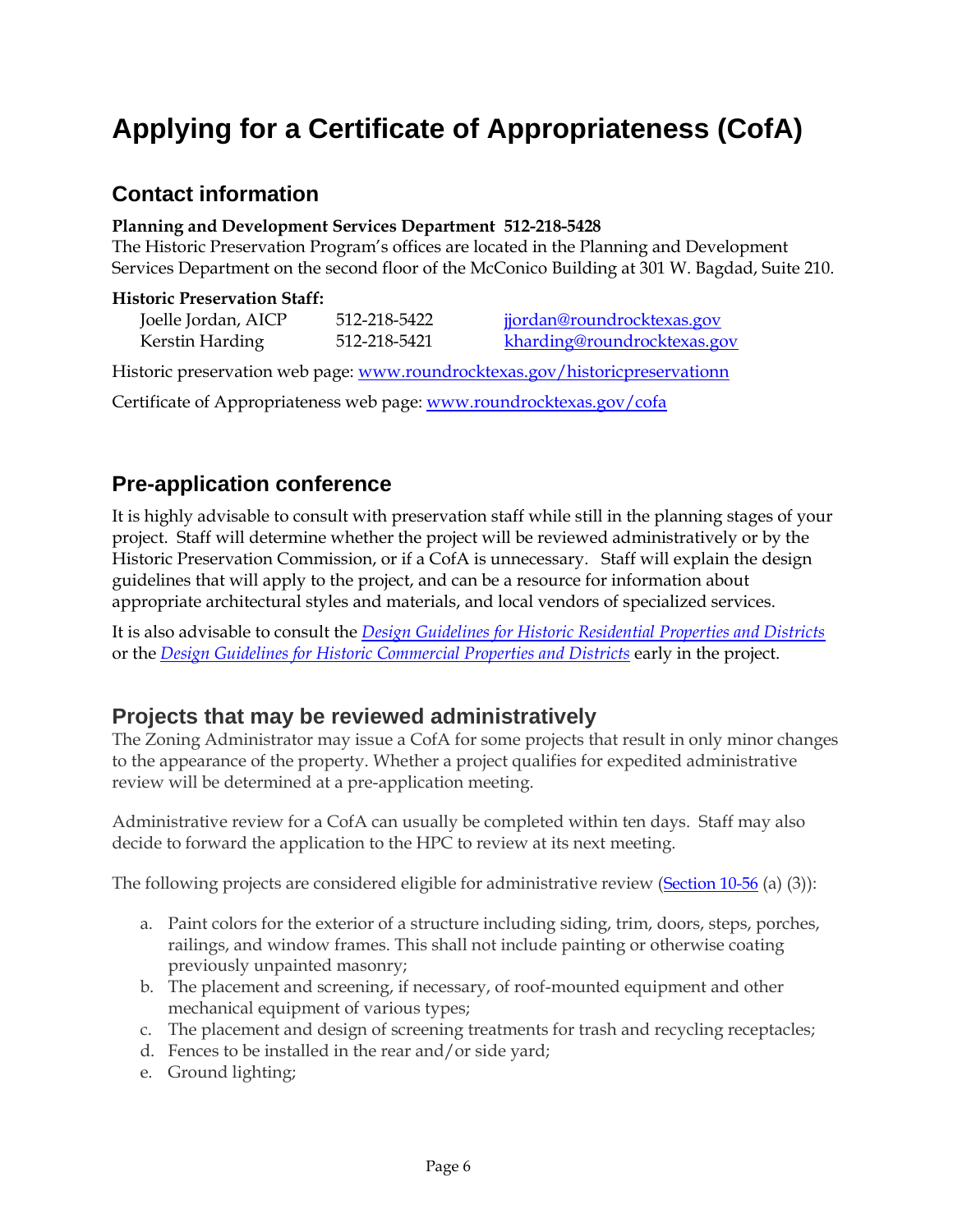- f. Elements attached to a facade of any building, garage or carriage house including, but not limited to, door hardware, hinges, mailboxes, light fixtures, sign brackets, street address signage and historic interpretive signage;
- g. Replacing roofing materials or color on a flat roof that will not be visible from the ground or from immediately adjacent taller buildings;
- h. Gutters and downspouts;
- i. Installation or removal of landscaping, including trees;
- j. Accessibility ramps;
- k. Changes to awning fabric color for an existing awning;
- l. Landscape elements, including but not limited to, walks, paving, benches, outdoor furniture, planters, pools, trellises, arbors and gazebos;
- m. Installation of any elements required by other codes such as emergency lighting;
- n. Modifications that are considered nonpermanent such as, but not limited to, window films and temporary features to weatherize or stabilize a historic resource;
- o. Minor modifications to an existing certificate of appropriateness that still meets the intent of the original approval; or
- p. Renewal of an expired certificate of appropriateness.

### **Administrative review process**

If your project can be reviewed administratively, complete an application and bring it and any supporting materials (see pages 11-12) to the Planning & Development Services Department. Necessary supplemental materials usually include photos of the property and specifically of the parts affected, paint samples, photos and item numbers of parts and fixtures, etc. – please refer to the checklist on page 11. Documentation must be complete in order for staff to begin review of an application.

Staff will review the application for conformance with the design guidelines and applicable ordinances. A decision will be made within ten days, although staff may refer the application to the HPC if they believe the request requires additional scrutiny.

### **Projects that are reviewed by the HPC**

Certificates of Appropriateness for all other projects affecting the exterior appearance of a property with H overlay zoning must be reviewed by the Historic Preservation Commission. The commission meets monthly, and applications should be submitted two weeks before the meeting in order to allow time for staff research and distribution to Commissioners before the meeting.

Historic Preservation Commission members, appointed by the Round Rock City Council, are Round Rock residents; their goal is to assist in the development of the most cost effective, high quality, and historically appropriate project possible.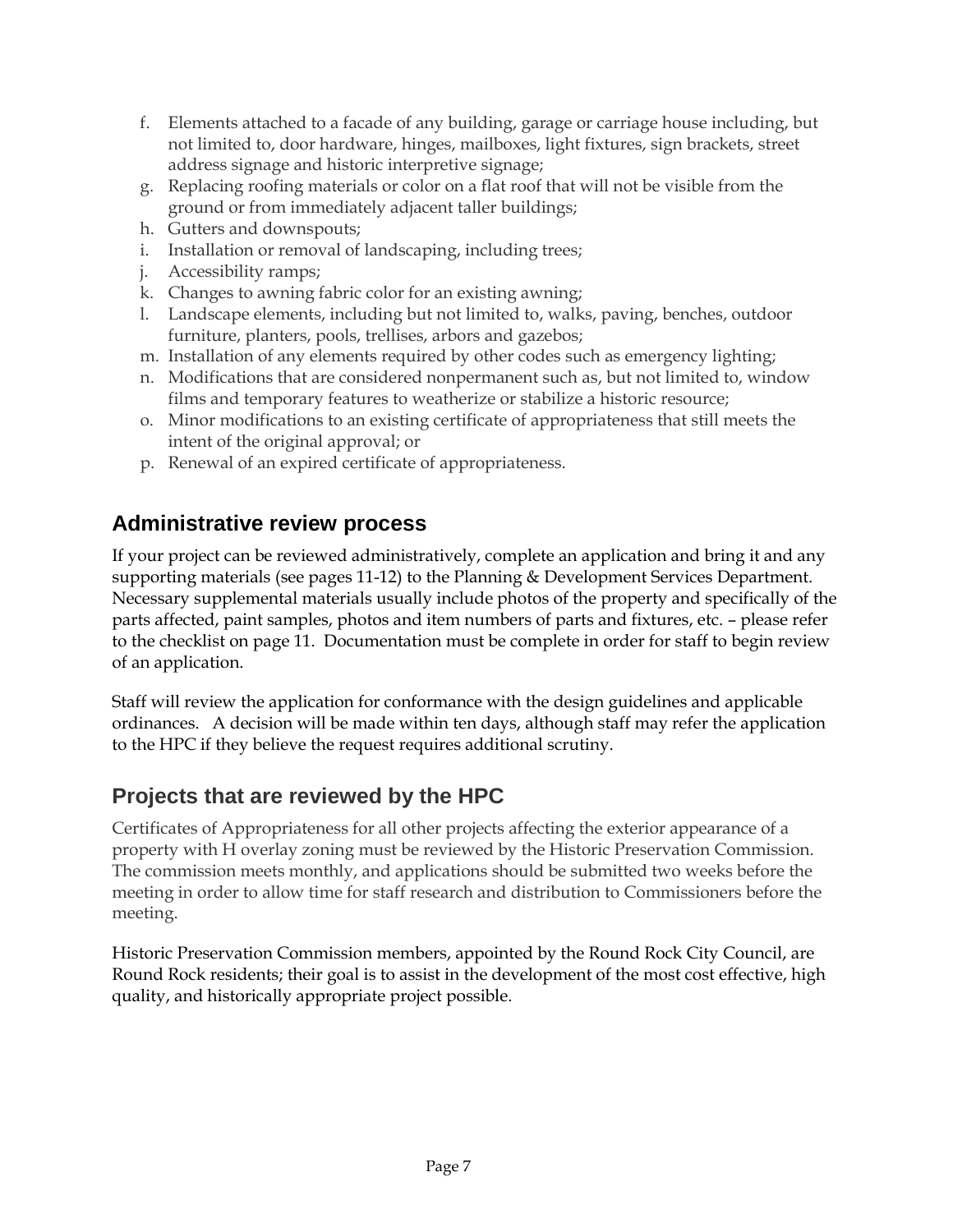### **HPC review process**

If the project is to be reviewed by the HPC, the applicant will need to submit ten copies of the application and supporting materials at least fourteen days before the desired HPC meeting. Please refer to the HPC schedule on page 10 for the HPC submittal and meeting schedule.

Supplemental materials usually include photos of the property and specifically of the parts affected, paint samples, photos and item numbers of parts and fixtures, etc. – please refer to the checklist on page 11. Documentation must be complete in order for staff to begin review of an application. If it is not possible to obtain ten copies of all materials, please contact staff to determine how samples may be provided for the HPC hearing.

Staff will review the application for conformance with the design guidelines and applicable ordinances, and write a recommendation to the Commissioners. The application, supplemental materials and staff recommendation will then be distributed to the commissioners 4-5 days before the scheduled meeting to allow time to examine and research the application.

At the HPC meeting a staff member will present a summary of the application and the staff recommendation. The applicant is not required to attend, although it is helpful in case the Commission has additional questions. The application is considered in a public hearing, so there will be an opportunity for the applicant and/or their contractor(s) to address the Commission. At the end of the discussion, the HPC votes whether to approve the application as submitted, to approve with conditions, or to deny the application.

### **Notification and building permits**

The applicant will receive correspondence detailing the outcome of the case and any conditions associated with approval or denial. This correspondence serves as the CofA. The CofA is also sent to the Building Inspections Office, which will reference them when issuing permits and conducting inspections.

### **Appeals**

If an administratively reviewed application is denied, the applicant may appeal to the HPC. If an HPC-reviewed application is denied, the applicant may, within 15 days, appeal the denial to the City Council, otherwise the applicant may not reapply for a year.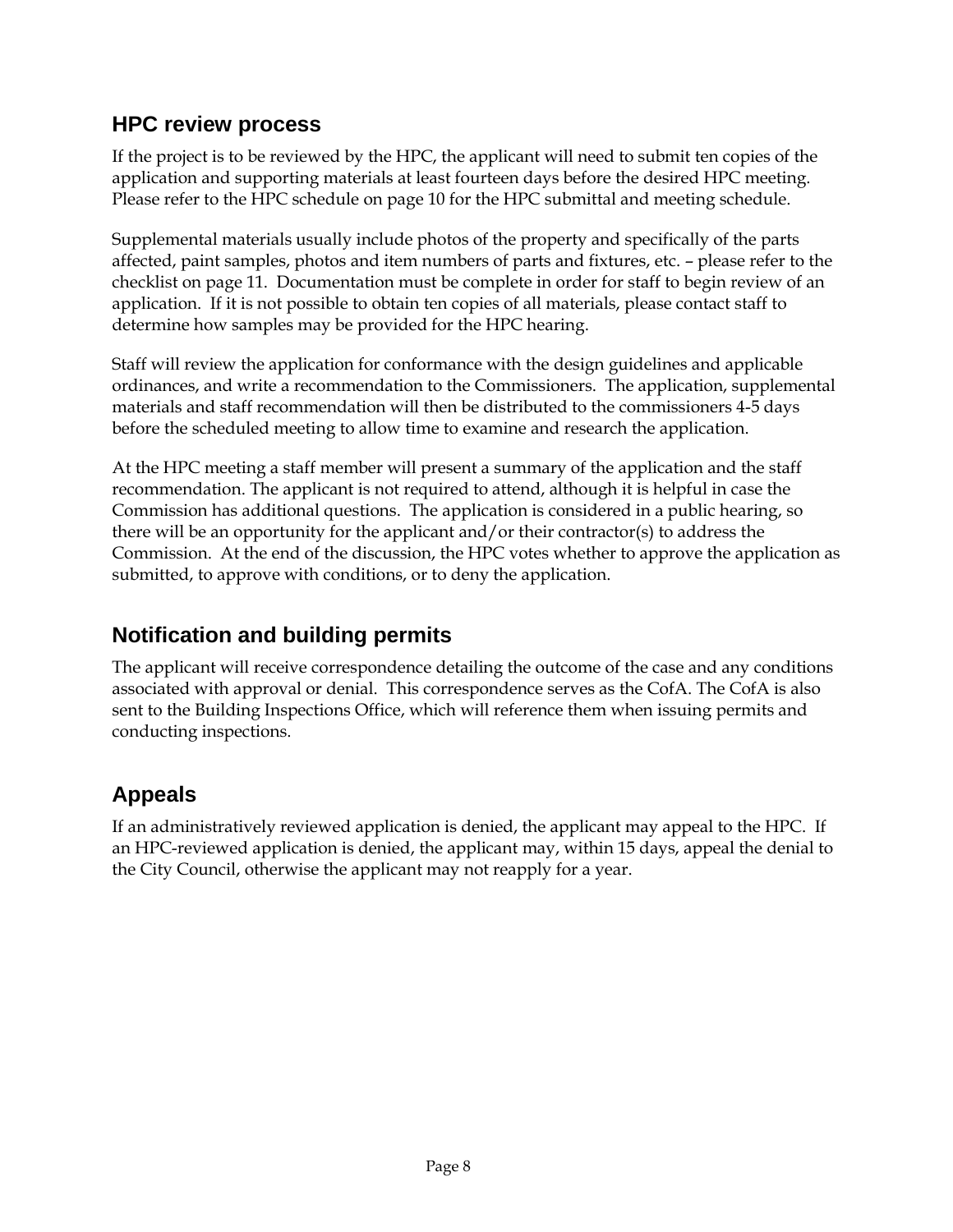## **Design Guidelines Principles**

The complete document, *Design Guidelines for Historic Commercial and Residential Districts and Properties*, is posted online at: [www.roundrocktexas.gov/historicpreservation](http://www.roundrocktexas.gov/historicpreservation)

The *Design Guidelines* are divided into commercial and residential guidelines. "Commercial" and "Residential" properties are defined not by their present use, but by the historic building type as it currently appears. A house converted to an office would use the Residential standards.

### **Principles of the design guidelines**

There are several guiding principles that the *Design Guidelines* incorporate; these pertain to buildings of all occupancy and construction types, sizes and materials, permanent and temporary construction on the exterior of existing buildings within the historic districts or as individual historic landmarks, as well as new construction:

- 1. Original or historically significant materials and/or features of a structure or site shall be maintained and repaired rather than replaced whenever possible.
- 2. If replacement of existing materials or features is necessary, the new feature shall match the old in design, color, texture, and other visual qualities.
- 3. Replacement of missing features should be based on historical, documentary, physical or pictorial evidence.
- 4. Minimal alteration of the building, structure, site or environment should be made.
- 5. Each property should be recognized as a product of its own time. Alterations that seek to create a false sense of historical development should be discouraged.
- 6. Changes to a building or site that have taken place over time are evidence of its history and development. Those changes that have acquired significance in their own right should be recognized and preserved.
- 7. Where historic architectural or site features are determined by the Commission to contribute to the historic character of the property or the district, proposed alterations or additions affecting such features should be reviewed more stringently.
- 8. New additions, exterior alterations, or new construction should not destroy historic materials or general features that characterize the property. The new work may be differentiated from the old and should be compatible with the massing, size, scale and architectural features of the property and the surrounding neighborhood, to protect the historic integrity of the property and the site.
- 9. Whenever possible, new additions or alterations to structures should be done in such a manner that if removed in the future, the essential form and integrity of the structure and the site would be unimpaired.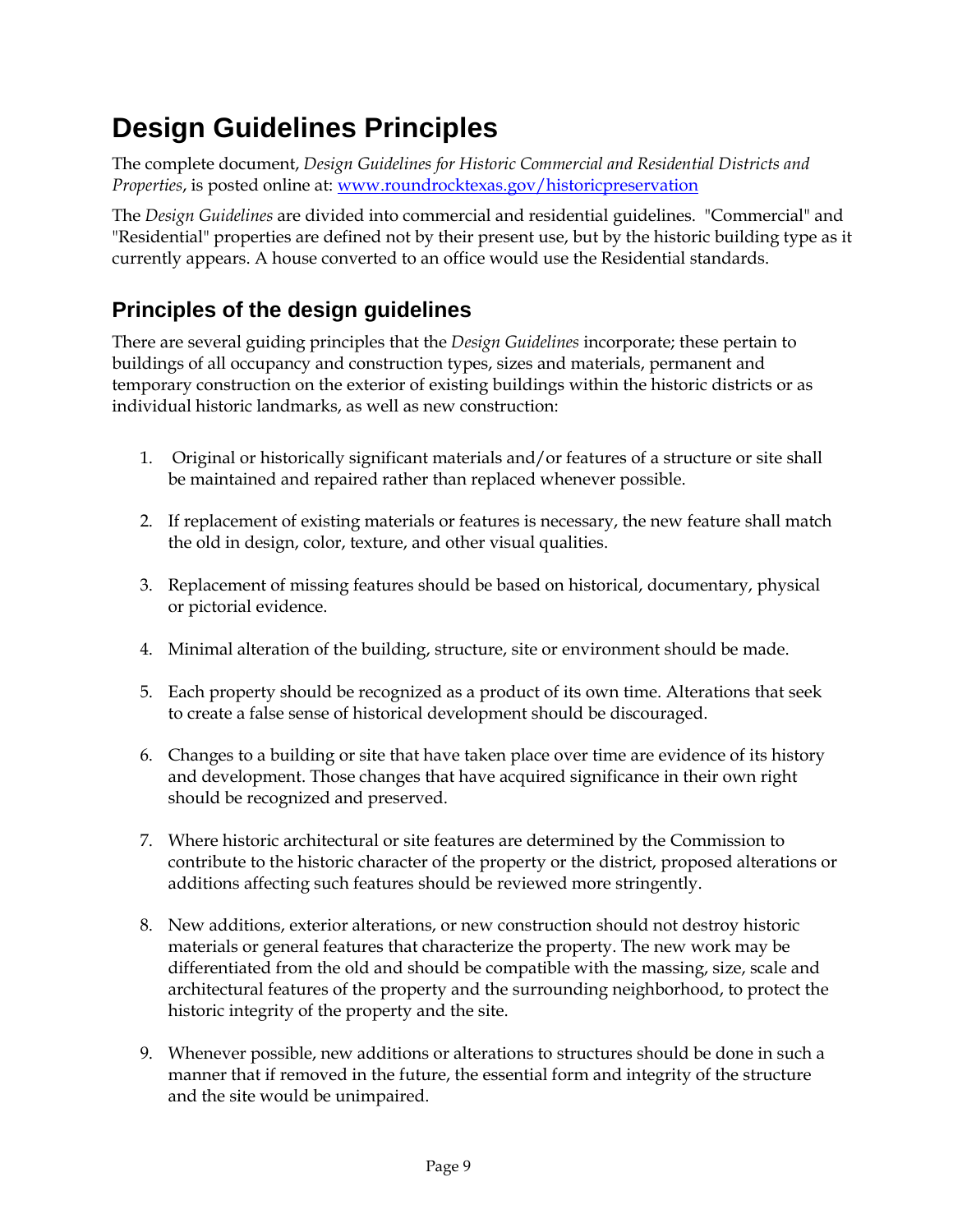

# **Historic Preservation Commission 2022 Meeting Schedule**

Meetings are typically held at 6:00 p.m. in the City Council Chambers at 221 E. Main Street. Please check the online calendar [www.roundrocktexas.gov/events/,](http://www.roundrocktexas.gov/events/) or call 512- 218-5428 before the meeting in case there have been schedule changes or cancellations. Agendas, minutes and video of HPC meetings are posted online at Round Rock Replay, [www.roundrocktexas.gov/replay.](http://www.roundrocktexas.gov/replay)

| <b>Submission Deadline</b><br>(1 <sup>st</sup> Tuesday) | <b>HPC</b> Meetings<br>(3rd Tuesday) |
|---------------------------------------------------------|--------------------------------------|
| January 4                                               | January 18                           |
| February 1                                              | February 15                          |
| March 1                                                 | March 22*                            |
| April 5                                                 | April 19                             |
| May 3                                                   | May 17                               |
| June 7                                                  | June 21                              |
| July 5                                                  | July 19                              |
| August 2                                                | August 16                            |
| September 6                                             | September 20<br><b>Work Session</b>  |
| October 4                                               | October 18                           |
| November 1                                              | November 15                          |
| November 29*                                            | December 13*                         |

\* Dates adjusted to accommodate holidays

The Historic Preservation Commission (HPC) preserves, protects, and promotes the City of Round Rock's historical resources through preservation, public education, community partnerships, and heritage tourism. Its preservation responsibilities include issuing Certificates of Appropriateness for proposed changes to historic properties and making [recommendations for historic designations](http://www.roundrocktexas.gov/historicpreservation) and historic policy and programs to the City Council. For more information, visit our website at

www.roundrocktexas.gov/historicpreservation, or contact the Planning & Development Services Department at 512-218-5428.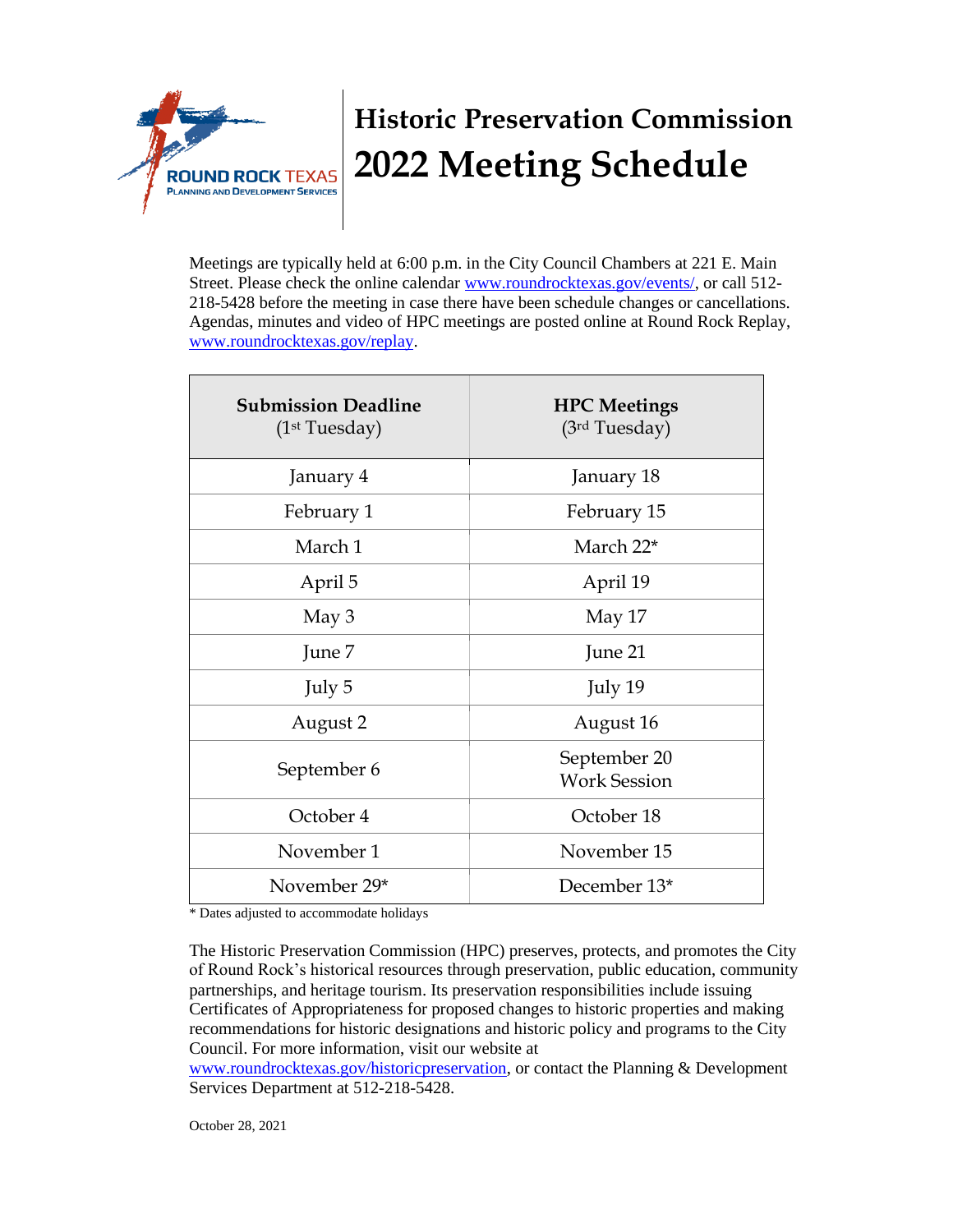### **Certificate of Appropriateness Application Attachment Checklist**

#### **Number of application and attachment copies to include in submittal:**

 $\Box$  For Administrative (Staff) Review, please attach one copy of the application and all supplementary materials.

#### *OR:*

 For Historic Preservation Commission Review, please attach **nine (9) copies** of the application and all supplementary materials. If it is not possible to obtain all nine copies, please contact staff to determine how samples can be provided at the HPC hearing.

#### **All applications:**

- $\Box$  Certificate of Appropriateness application
- □ Completed application attachment checklist

#### **Rehabilitation, remodeling, additions or new construction:**

- $\Box$  Elevation and plan drawings to scale indicating proposed alterations, clearly indicating the existing building and what changes are proposed. Please indicate location relative to adjacent structures
- $\Box$  Exterior materials description and samples (if possible)
- $\Box$  Photograph(s) of existing conditions documenting all sides of the structure that will be affected
- $\Box$  Photographs/printouts of any new or replacement parts (doors, windows, shingles, siding etc.)

#### *For restoration to an earlier condition:*

 $\Box$  Historical documentation (plans, elevations, photographs) of that earlier condition, if available

#### *For building additions or new construction:*

 $\Box$  Site plan showing dimensions of lot, location and dimensions of existing building(s), location, dimensions and sight lines of addition, location of all exterior ground- and roof-mounted equipment, hardscape, fencing, parking lots and driveways

#### **Painting, stucco, repointing:**

- $\Box$  Color photographs of all areas to be affected
- $\Box$  Diagram of where each color/material will be applied on the structure
- □ Color samples/paint chips
- □ Information on relevant textures, sheens, etc.

### **Awnings and Canopies:**

- $\Box$  Photograph of building elevation to which the awning or canopy is to be attached
- $\Box$  Dimensioned drawings. Indicate the front and side view of awning or canopy and placement on structure
- $\Box$  Samples of colors and materials

#### **Relocation:**

Refer to Code of Ordinances Part III Section 10-56 (b) and discuss with staff what documents are necessary and appropriate to include with the application.

#### **Demolition:**

Refer to code of Ordinances Part III Section 10-56 (a) (8) and discuss with staff what documents are necessary and appropriate to include with the application.